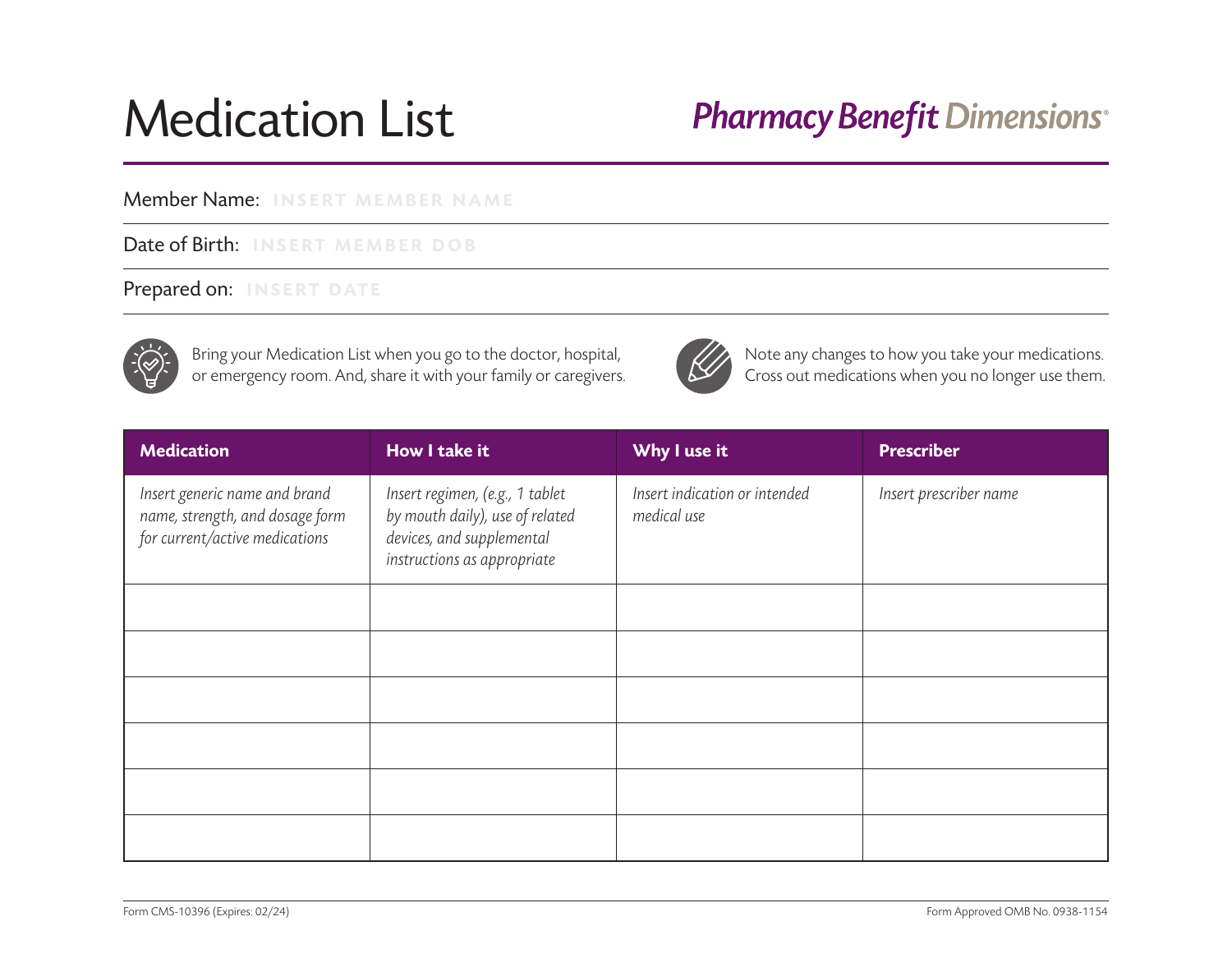Add new medications, over-the-counter drugs, herbals, vitamins, or minerals in the blank rows below.

| <b>Medication</b> | How I take it | Why I use it | <b>Prescriber</b> |
|-------------------|---------------|--------------|-------------------|
|                   |               |              |                   |
|                   |               |              |                   |
|                   |               |              |                   |
|                   |               |              |                   |
|                   |               |              |                   |
|                   |               |              |                   |
|                   |               |              |                   |

INSERT ALLERGY INFORMATION

Allergies